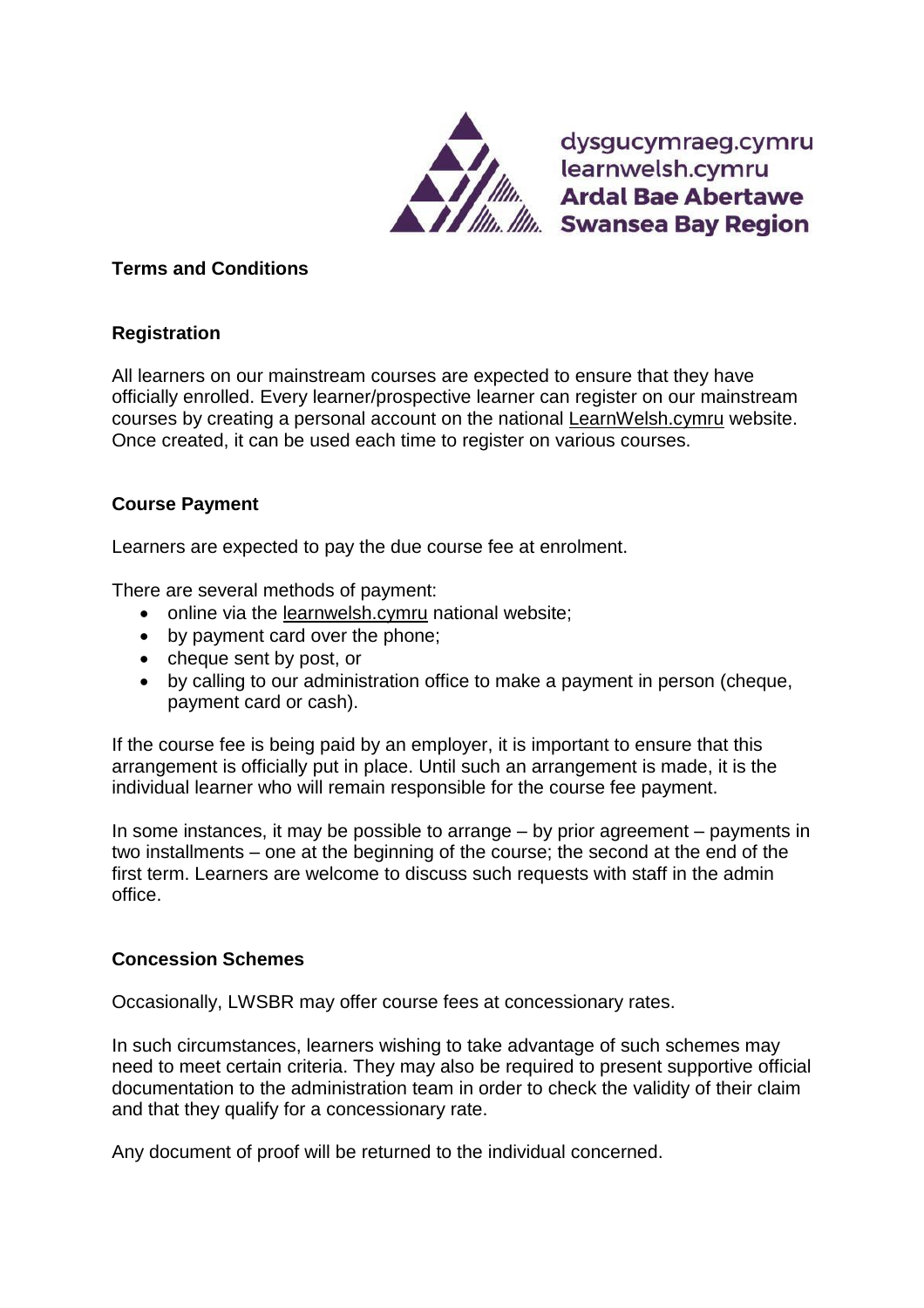### **Financial Support**

The National Centre for Learning Welsh and LWSBR as a local provider have special schemes offering financial support to learners who may find it difficult to meet the costs of study. More information can be found about the Financial Contingency Fund: <https://learnwelsh.cymru/support/financial-support/>

Otherwise contact our administrative office for information on how to apply for a LWSBR Bursary.

### **Repayments**

The re-payment of fees structure for our mainstream courses is outlined below:

- No show-ers (i.e. those registered who don't turn up to any of their course's classes) can present a claim for an 80% repayment of the fee paid. Any such claim has to be presented before the booking deadline date for the course. LWSBR will endeavor to ensure that any repayments deemed valid are processed during the first term.
- Learners who decide to drop-out within the first 4 weeks of commencement can present a claim for 50% re-payment of the fee paid. These claims need to be presented before the 8<sup>th</sup> week of the course commencing. LWSBR will endeavor to ensure that any repayments deemed valid are processed during the first term.
- No re-payments will be made to those learners who decide to leave their course after 4 weeks of commencement.

#### **Penalties for Non-Payment of Fees**

If learners are deemed not to have ensured an appropriate payment, they will be asked to leave the course.

When balances of personal accounts are outstanding, LWSBR reserves the right to transfer the relevant information to an external debt collector agency. When forced to take this course of action, an additional administration charge (10% of the outstanding balance, with a minimum of £10) will be added to the learner's account. Any further delays may result in legal action being taken against the learner and this may even progress to a CCJ being lodged against the individual concerned.

LWSBR fully realizes the hardship that some learners experience day-to-day and would always wish to avoid taking unnecessary punitive action. If you are at all worried about your balance or your ability to pay, please get in touch to see if there is any way we can help to ease any financial pressure in relation to course fees.